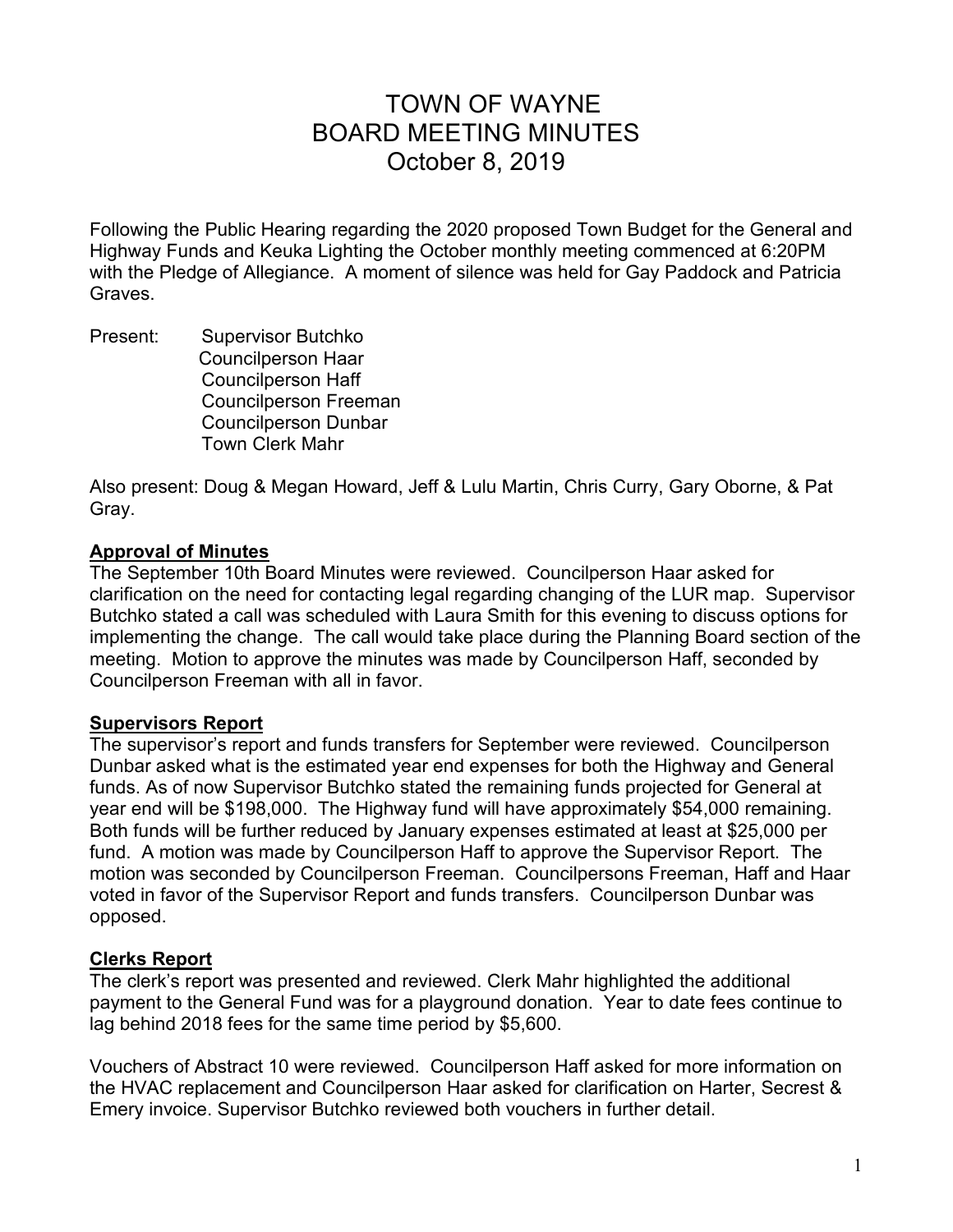Abstract 10 Vouchers submitted were broken down by:

| • General Account    | Vouchers $304 - 341$ | \$25,195.92 |
|----------------------|----------------------|-------------|
| • Highway Account    | Vouchers 110 - 129   | \$48,989.53 |
| $\bullet$ TA Account | Voucher 40 - 44      | \$7,157.58  |
| $\bullet$ SL Account | Voucher 10           | \$215.93    |

Motion to approve Abstract 10 Vouchers and Clerk's Report was made by Councilperson Haff and seconded by Councilperson Haar with all in favor.

#### **Justice Report**

Justice report was reviewed with no discussion.

## **Highway Superintendent Report**

Highway Superintendent Doug Howard reviewed journal activities for the month of September which included 517 gallons of fuel usage, paving of the culvert along the Corning Landing area on East Lake Road, marking of water lines for the cell tower build and boat launch repair. Superintendent Howard also reviewed the preliminary cost estimates for the Coryell Road project which should begin in (2) weeks. The project will be completed in phases with sub-grading work to be done in 2019. Potential cost estimate for this is \$118,000. The projection for paving from Blades is \$130,000.

Superintendent Howard also reviewed the need to purchase a new mowing tractor to replace the existing unit which now has over 7,000 hours on it. Estimated purchase cost is around \$135,000. Supervisor Butchko stated the board should do an analysis of rent/lease versus purchase. There should be some potential savings in reduced labor hours for the new unit.

Councilperson Freeman stated the requirement to get expenses in for the Keuka Hill Road project by November 1 for CHIPS reimbursement to avoid missing any submission deadlines. Councilperson Dunbar asked about selling the Town's older rock rake. Superintendent Howard stated Town was offered \$500 versus just getting \$25 in scrap fees.

## **Code & Zoning Officer**

Review of monthly report was presented with no discussion.

The approved Planning and Zoning Board Meetings minutes for September were reviewed with no discussion. The Planning Board minutes were still in draft format. The minutes will be reviewed in the Planning Board meeting on October 14<sup>th</sup>.

The LUR Map update for hamlet/mixed use was then discussed with Attorney Smith over the phone. Councilperson Freeman explained the oversight issue that occurred when adopting the LUR and Map at the end of 2018. Attorney Smith stated there are (2) options possible. One option would be to make the change with minimal notification under the guise it was an oversite when approving the LUR. This carries the potential risk of being challenged by neighboring properties on the grounds of a lack of proper notification. The second option which Attorney Smith preferred would be to review the rezoning change with the Planning Board and conduct a public hearing to implement LUR map amendment. After a lengthy discussion on both options Councilperson Haff made a motion to follow the latter process and